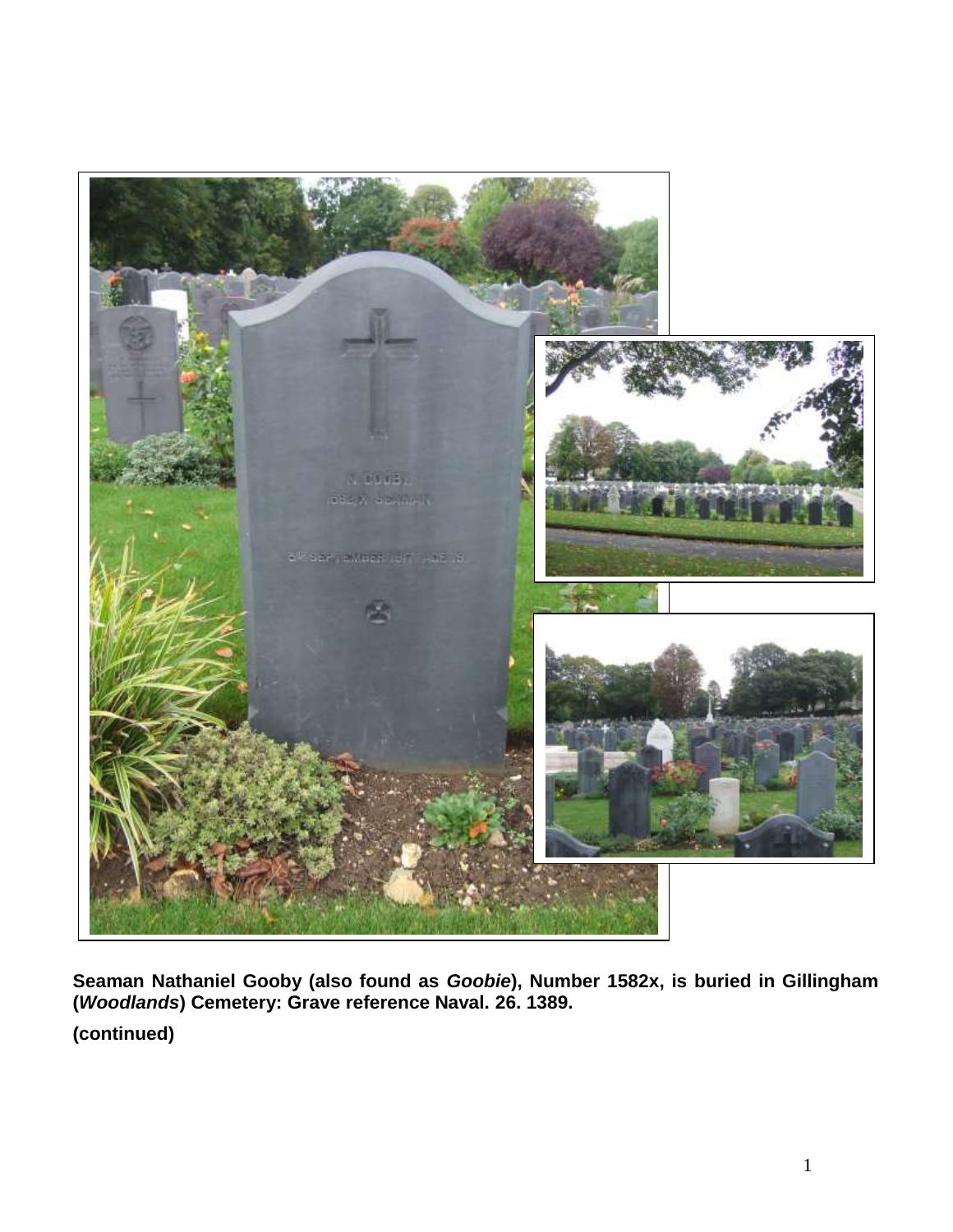**Having relinquished his occupation, possibly that of fisherman, working out of the Southside, St. John's, capital city of the Dominion of Newfoundland, on January 23 of 1915 Thomas Nathaniel Gooby reported…***to duty***…at the Naval Reserve training ship, HMS**  *Briton***, moored in the harbour (see below).**

**On that same January day he enlisted for the first time into the Reserve (see further below), was signed on to serve for the…***Duration of the War\****…and underwent the required medical assessment. He also likely attested at this time, pledging his allegiance to the King-Emperor, George V.**

**(Right:** *George V, by the Grace of God, of the United Kingdom of Great Britain and Ireland and of the British Dominions beyond the Seas, King, Defender of the Faith, Emperor of India***:** *as a boy and young man he had served in the Royal Navy from 1877 until 1891 and always retained a fondness for the Senior Service***. – The photograph of the King attired in the uniform of an Admiral of the Fleet is from** *the Royal Collection Trust* **web-site and taken in or about 1935.)**

*\*At the outset of the War, perhaps because it was felt by the authorities that it would be a conflict of short duration, the recruits enlisted for only a single year. As the War progressed, however, this was obviously going to cause problems and the men were encouraged to re-enlist***.** *Later recruits – as of or about May of 1916 - signed on for the 'Duration' at the time of their original enlistment.*

**(Right above:** *The White Ensign has been flown by the Royal Navy in its present form since about the year 1800 although other naval ensigns had existed for at least two centuries. It consists of a red St. George's Cross – the national flag of England - on a white field with the Union Flag\* in the upper canton.*

*\*The Union Flag is commonly referred to as the 'Union Jack'; this is, in fact, a misnomer since a flag is referred to as a 'Jack' only when flown from the bow of a ship.* 

**Note:** *During the years preceding the Great War the only military force on the Island of Newfoundland – apart from a handful of ill-fated local attempts – was to be the Royal Naval Reserve (Newfoundland). Even so, it was to be some thirty years after the withdrawal of British troops from the Dominion in 1870 before the Reserve came into being in 1902.* 

*Just fewer than four-hundred men were sought to enroll as seamen – apparently automatically at the rank of Able Seaman - and to present themselves annually in St. John's for five years in order to train for a period of twenty-eight days per annum. Allowed to report at a time of their own choosing, it is perhaps not surprising that these volunteers – mostly fishermen – were to opt to train during the winter months when fishing work was minimal.*



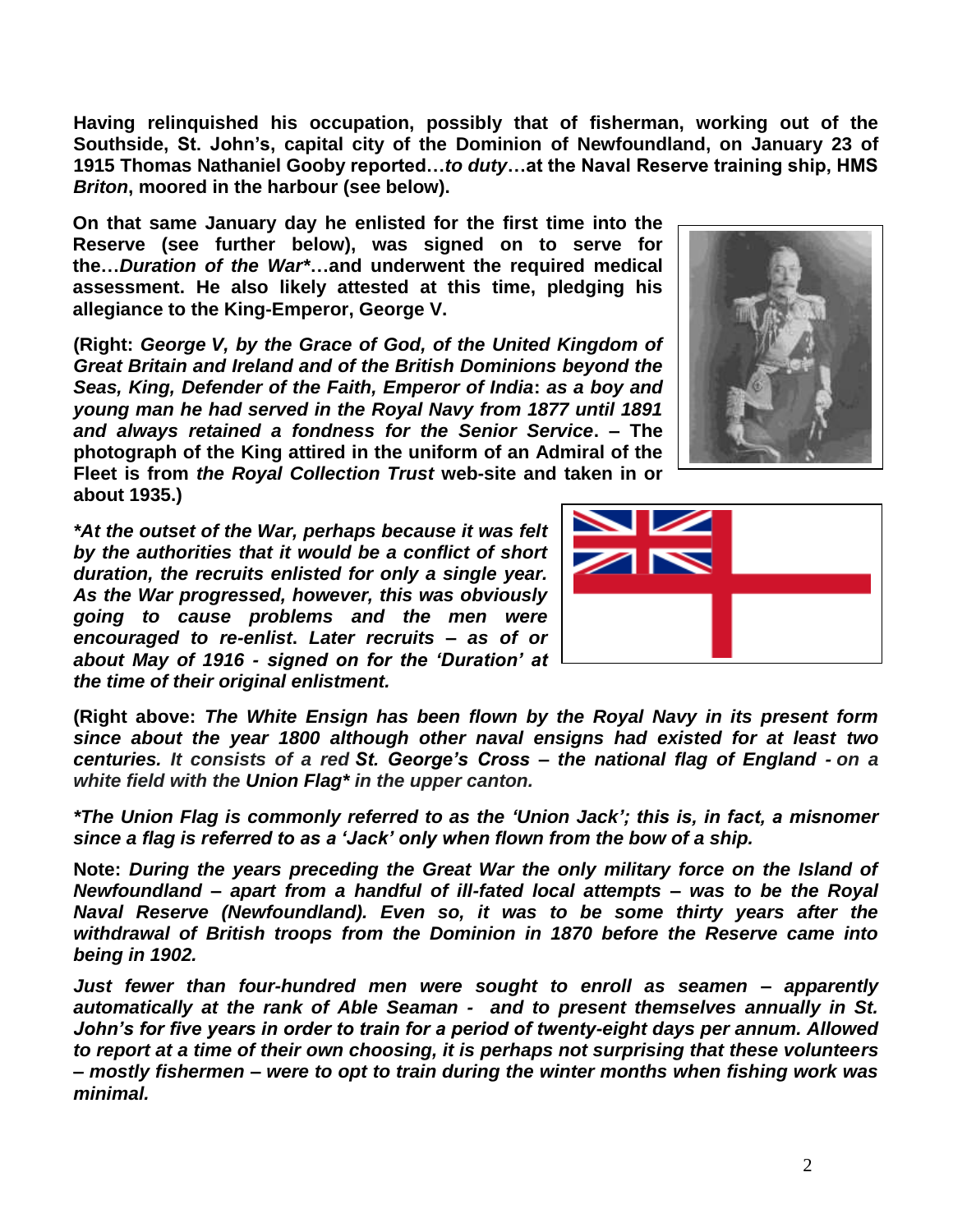*Expenses were apparently defrayed for the most part by the British (Imperial) Government and an attempt was made to ensure the number of recruits would be kept constantly at a maximum. This practice and policy was then to be continued up until the onset of hostilities some twelve years later.*

*Of course, the purpose of having a reserve force at any time is to provide a trained force ready at any time to serve at a time of need or crisis. Thus in August of 1914, upon the Declaration of War by the government in London, hundreds of those men of the Royal Naval Reserve (Newfoundland) were to make their way to St. John's, from there to take passage overseas to bolster the ranks of the Royal Navy.*

*An elderly vessel, HMS 'Calypso', having become surplus to the Admiralty's needs, had been provided to the Dominion of Newfoundland by the Royal Navy in 1902 for training purposes. After some debate it was eventually decided that she would be permanently moored in the harbour of the capital, her superstructure reduced, and a wooden shelter built on her upper deck to provide training facilities and living quarters for the prospective naval recruits.* 

**(Right above:** *HMS 'Calypso' in full sail. She was to be recommissioned HMS 'Briton' in early 1916 when a new 'Calypso', a modern cruiser, was about to be launched by the Royal Navy***. – This photograph, taken of the** *'Newfoundland Calypso'* **by the Royal Navy in 1898, is by courtesy of**  *Admiralty House Museum***)**



## **(Right above:** *Naval reservists from Newfoundland, during the early days of the Great War, before their departure for the United Kingdom* **- from** *The War Illustrated***)**

**Thirteen days\* after having first reported to** *Calypso* **in St. John's, on February 5 – also the day on which he was placed on the nominal roll of HMS** *Pembroke I* **(see below) - Seaman Gooby was apparently promoted from the rank of Seaman Recruit; it would then appear that on the same February 4-5 of that 1915, he was to depart from St. John's to cross the Atlantic – this suggested by the dates documented in his sparse service file.**

*\*It appears that in many cases, even if the recruit in question had not already previously been with the Royal Naval Reserve, the required twenty-eight day training period, all or partially, was waived by 'Royal Proclamation'.*

**On that February 4, the detachment of volunteers for the Army (the Newfoundland Regiment) that upon its arrival at Edinburgh Castle was to become 'C' Company of the Newfoundland contingent in the United Kingdom, boarded the tender** *Neptune* **in St. John's Harbour for the short journey down the coast to Bay Bulls. There the ocean-going vessel** *Dominion* **awaited to carry it across the Atlantic and it might be assumed that the Naval Reservists were to be a part of that contingent.** 

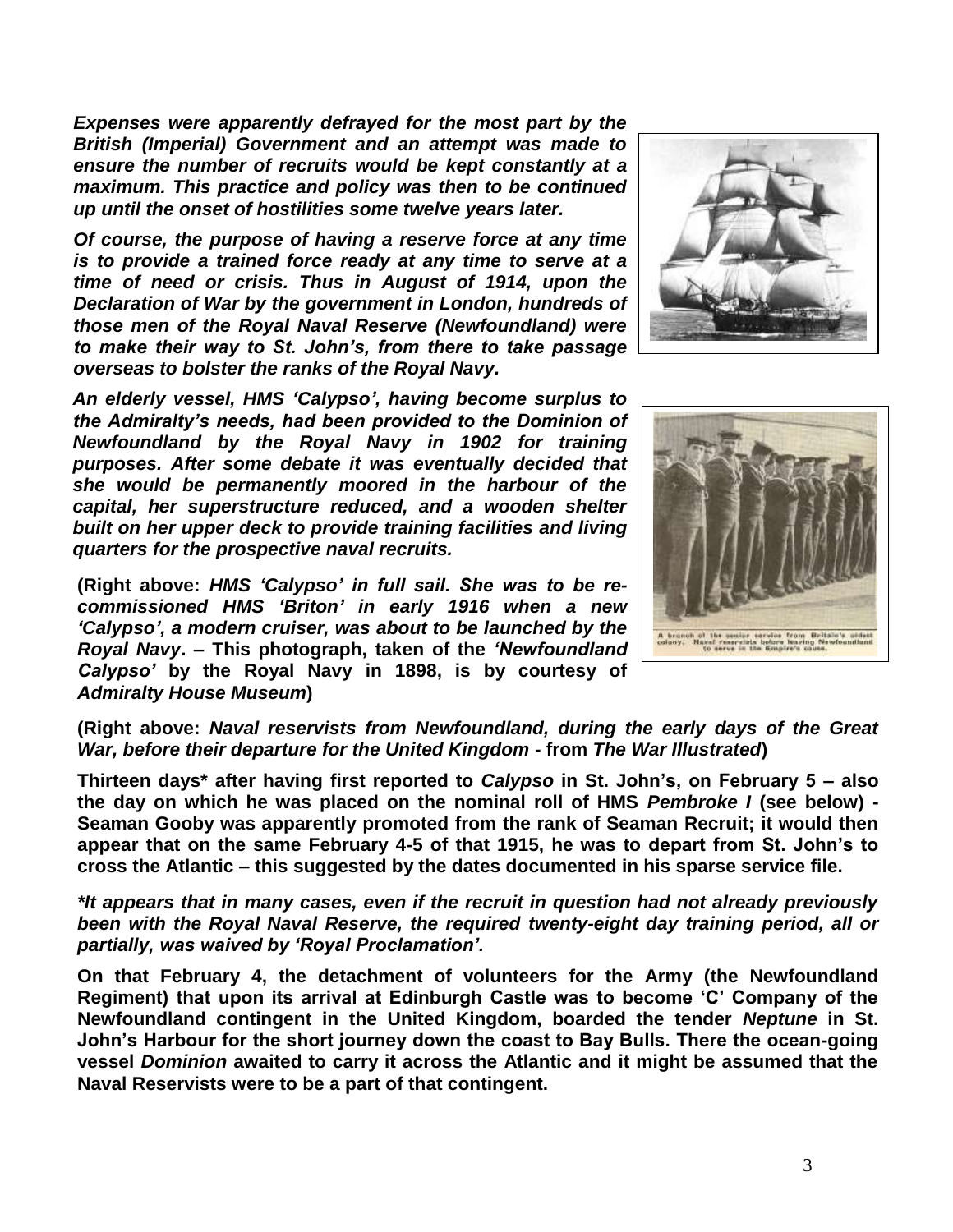**(Right:** *The photograph of personnel of 'C' Company on board the 'Neptune' on the way to the harbour at Bay Bulls is from the Provincial Archives***.)**

**The available sources do not, however, record any Newfoundland naval reservists taking passage on** *Dominion***. In fact,** *Calypso***'s drill register of the time records that the personnel were to leave St. John's on board the** *Allan Line* **vessel, the SS** *Mongolian***, on February 17 – although the ship's captain records (see below) that it was the 18th .**



**The situation seems to have been even a bit more complicated than that: Days before, according to the local newspapers, on that February 4-5,** *Mongolian* **had left St. John's to attempt to force a passage through the heavy ice surrounding the entrance to St. John's and extending well offshore. It was to no avail and after three days of futile effort the ship returned to port.**

**In re-entering St. John's Harbour, however, the vessel struck a rock and, after inspection, it was decided necessary to do emergency repairs in the local dock. In the meantime some of the vessel's passengers were to take the train across the island so as to catch another ship in Halifax.** 

**On or about February 23, the repairs having been completed,** *Mongolian* **departed Newfoundland once again, only to be immediately met with heavy seas which eventually were to at least partially undo much of the temporary work which had been completed to the ship only days before.**

**The following is an adaption of a letter written by** *Mongolian***'s captain after his ship had reached the safety of the harbour of Halifax on February 25. It was addressed to Lieutenant-Commander McDermott of HMS** *Calypso* **who saw fit to forward it to the Office of the Colonial Secretary – whence it made its way to the local press.**

Dear Sir:-

It is but just that I submit the following to your notice.

As you are aware, the ship under my command left St. John's 18th February with 200 R.N.R. ratings from your ship under the command of Captain Alan Goodridge. On their arrival on board 'Mongolian' Captain Goodridge at once established regular discipline and routine.

Shortly after leaving port rough and foggy weather was encountered and as ship proceeded East this weather became worse each day. On 22nd and 23rd a heavy gale raged from North-East with very high seas, causing the ship to labour considerably. On the latter date trouble arose through the giving-out of temporary repairs done in St. John's. Considerable water was found making its way into the fore end of the ship. After consultation I decided to return here to Halifax.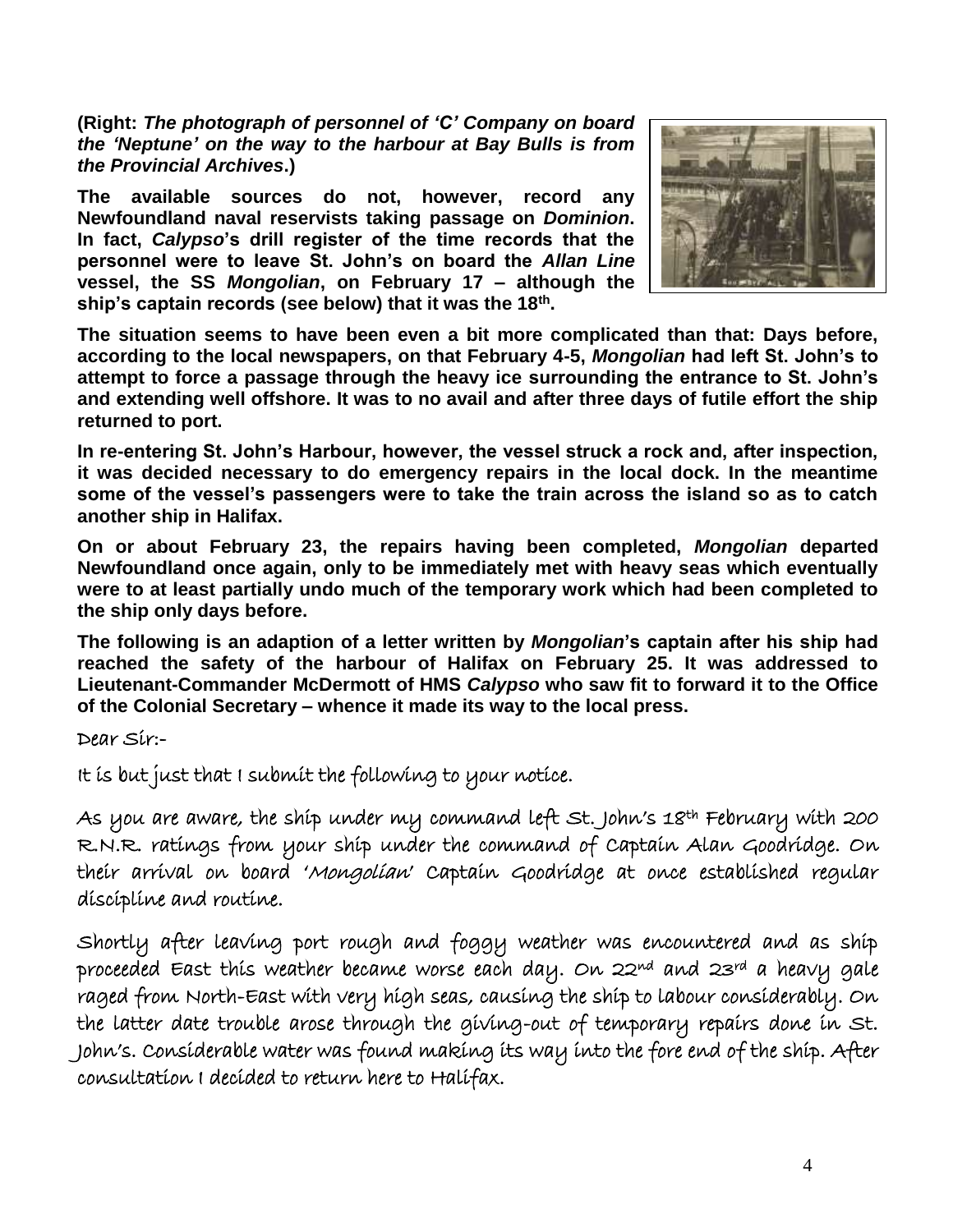I requested Captain Goodridge with ratings under his command to assist me in every way consistent with requirements. It is needless to say such help was given in the most energetic and cheerful manner by way of preparing for any emergency. Manning deck pumps (which were kept going day and night until arrival into port). Also a number of men were detailed to assist in the engine room and stokehold. (Chief Engineer Brown of this ship desires me to specially mention the valuable assistance of these men.

For my part I cannot speak too highly of Captain Goodridge. His cheerful and composed manner throughout went far to inspire confidence not only in the men under his command but also the passengers entrusted to my care.

I would request, Sir, that you would be good enough to forward to His Excellency the Governor my appreciation for the assistance so ably rendered by him. I would also ask you to place on record my high opinion of Petty Officer George Gill and Armourer Luxom.

The entire staff of my ship join with me in thanking the men of the Newfoundland Reserve whose conduct throughout was most exemplary and helpful in every way.

I may say that almost immediately upon arrival here the men were transferred to the SS 'Scandanavian' and sailed about 9 p.m..

> J.W. Hatherly Master S.S. Mongolian

**(Right:** *The SS 'Mongolian' was an elderly vessel constructed in 1891. Built for the Allan Line Company she was to have served as a troopship during the Boer War before being bought by the British Admiralty, again for war service, in 1914 or 1915. She was not to survive the conflict: on July 21 of 1918 she was torpedoed and sunk by U-boat 70 with a loss of thirty-five lives***. – The photograph of**  *Mongolian* **is from the British Home Child Group International web-site.)**



SS Mongolian

**Once having disembarked from** *Scandinavian -* **on which they had journeyed from Halifax (see previous page) - in the United Kingdom in early March, any Naval personnel would have been either posted directly to a ship or ordered to undergo further training at one of various Royal Navy establishments – these for the most part in England.** 

**Seaman Gooby was dispatched to report to HMS** *Pembroke\****, the naval establishment at Chatham on the River Medway, itself a tributary of the better-known River Thames, and in the county of Kent. Not only was** *Pembroke* **a barracks – it operated from 1878 until 1983 – but it was the name given to a number of training establishments, mostly not far-removed**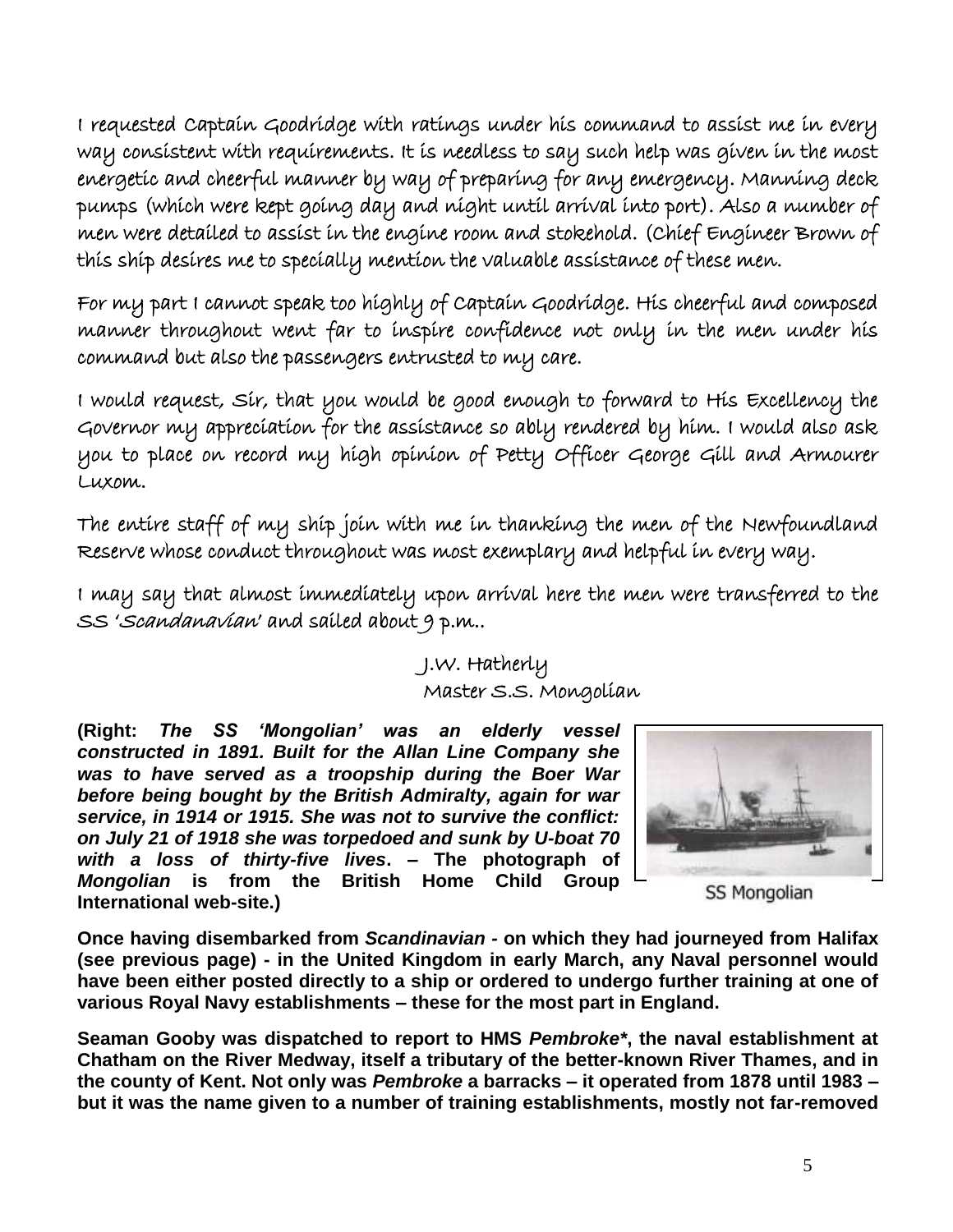**from Chatham, which were numbered according to the purpose of the training – or otherwise - involved.** 

*Pembroke I* **was the training-station and holding-barracks for regular seamen and it thus was surely** *Pembroke I* **to which Seaman Gooby would have been attached, there to await a posting to one of His Majesty's ships.**

*\*There was also a series of ships named 'Pembroke', the last several of which were used as depot ships and for harbour service at Chatham. This is the HMS 'Pembroke' found on the cap-bands of the sailors who served there perhaps in their thousands - but who were never to set eyes on the actual ship in question.*

*Naval discipline being distinct in some ways from the laws that governed other parties such as the Army and civilians, sailors had to be on the books of a serving naval vessel to be legally subject to naval law and order, even when these sailors were serving on land.*

*Thus the elderly and obsolescent vessels that plied the waters adjacent to the many naval land establishments – and known as stone frigates – were in theory the home ships of the tens, hundreds, thousands of men who laboured ashore.*



*Which is why Seaman Gooby would have worn an HMS 'Pembroke' cap-band.*

**(Right above:** *Some buildings of the large Royal Navy complex which was the HMS 'Pembroke' naval establishment at Chatham for just over one hundred years. Today it has been transformed into a university campus***. – photograph from 2010)**

**Seaman Gooby was to serve one-hundred one days at** *Pembroke I* **– this including the days of the trans-Atlantic passage. On May 17 he was taken off** *Pembroke***'s strength and on the morrow reported to HMS** *Ceto***, the small naval base in the coastal town of Ramsgate – further down the Thames from Chatham - from which operated some of the ships of the** *Dover Patrol.*

**Prior to the** *Great War***, Ramsgate had been a popular seaside destination and it had also been a thriving fishing centre, both of which had suffered hugely because of German U-boat activity, mine-laying and, later, bombing raids. It was in order to counter the submarines and mines that the Admiralty created the** *Dover Patrol* **for which it requisitioned a number of fishing-boats, drifters and tugs, armed them, and placed Navy personnel on board.**



**(Right above***: Drifters and other small vessels lined up at the quay-side of Ramsgate Harbour during the early days of the Great War* **– from the** *Imperial War Museum* **website…***livesofthefirstworldwar.iwm.org.uk***)** 

**Thus HMS** *Ceto* **came into being at Ramsgate, the small naval base where Seaman Gooby was to be…***taken on strength***…on May 18 of 1915.**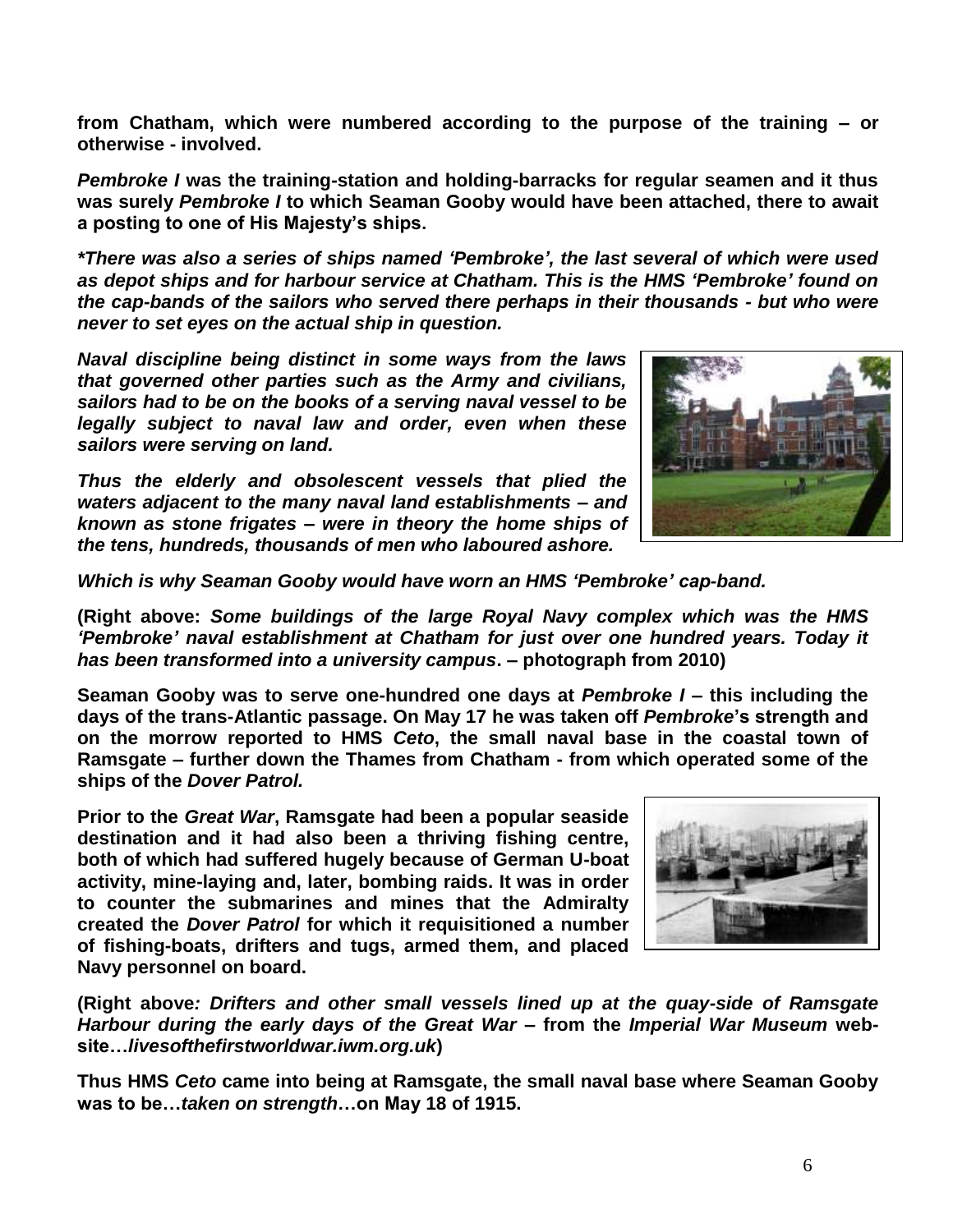**(Right below:** *Minelaying from a German surface vessel during the Great War: these were for the most part contact mines. U-boats were also used for this purpose* **– from the**  *NavWeap***s web-site)**

**There appears to be nothing among his papers to apprise us of what Seaman Gooby's duties may have been at HMS** *Ceto***; whether he was to serve on** *Ceto* **herself, an elderly hired yacht, employed as a Depot Ship in Ramsgate Harbour and which was responsible for the administration of many of those afore-mentioned smaller boats, or if he was working at some of the shore-based facilities which were a part of the HMS** *Ceto* **complex, is not clear.**

**It appears that he was not attached to any of those smaller craft as no name appears on his service records to suggest this.**

**On January 28 of 1916 Seaman Gooby was transferred from** *Ceto* **and Ramsgate and found himself back at Pembroke. But the attachment was to be short-lived and on February 11, only two weeks less a day he was on his way to another shore-based establishment, HMS** *Victory II***, amongst other things a training facility for stokers – much of the shipping of the time still relied on coal – and other engine-room crew.**

*Victory II* **was based in the port-city of Portsmouth on England's south coast and, like the other land-bases naval complexes, was also responsible for a number of ships, both big and small. Seaman Gooby was to join the crew of one of these, although whether as one of its engine-room staff or otherwise appears not to have been documented.**

**The vessel in question was** *Pioneer II***, a private yacht hired by the British Admiralty in 1915 and which was to remain in service until March of 1919. Armed with a twelve-pounder naval gun and also two quick-firing six-pounder pieces, she may also have been equipped with wireless – a relatively new innovation – which was to allow her to act as an Auxiliary Patrol Group Leader or in a special yacht squadron – either of these duties in waters around the British Isles and in the Mediterranean.**

**(Right above:** *A quick-firing naval twelve-pounder (the weight of the shell) and twelve hundred-weight (1200 lbs. the weight of the barrel and breech) gun, here seen adapted for use in 1941***,** *such as found on HMT 'Pioneer II'.***– taken at the Royal Artillery Museum**  *'Firepower'***, Woolwich, in 2010)**

**His term – long or short is not recorded – was to last until April 19 of that 1916 when there was then to be an absence – un-accounted for – of forty days from that April 19 until May 30, an unusual occurrence\*.**

*\*The author has found no evidence that he was granted furlough at this time.*



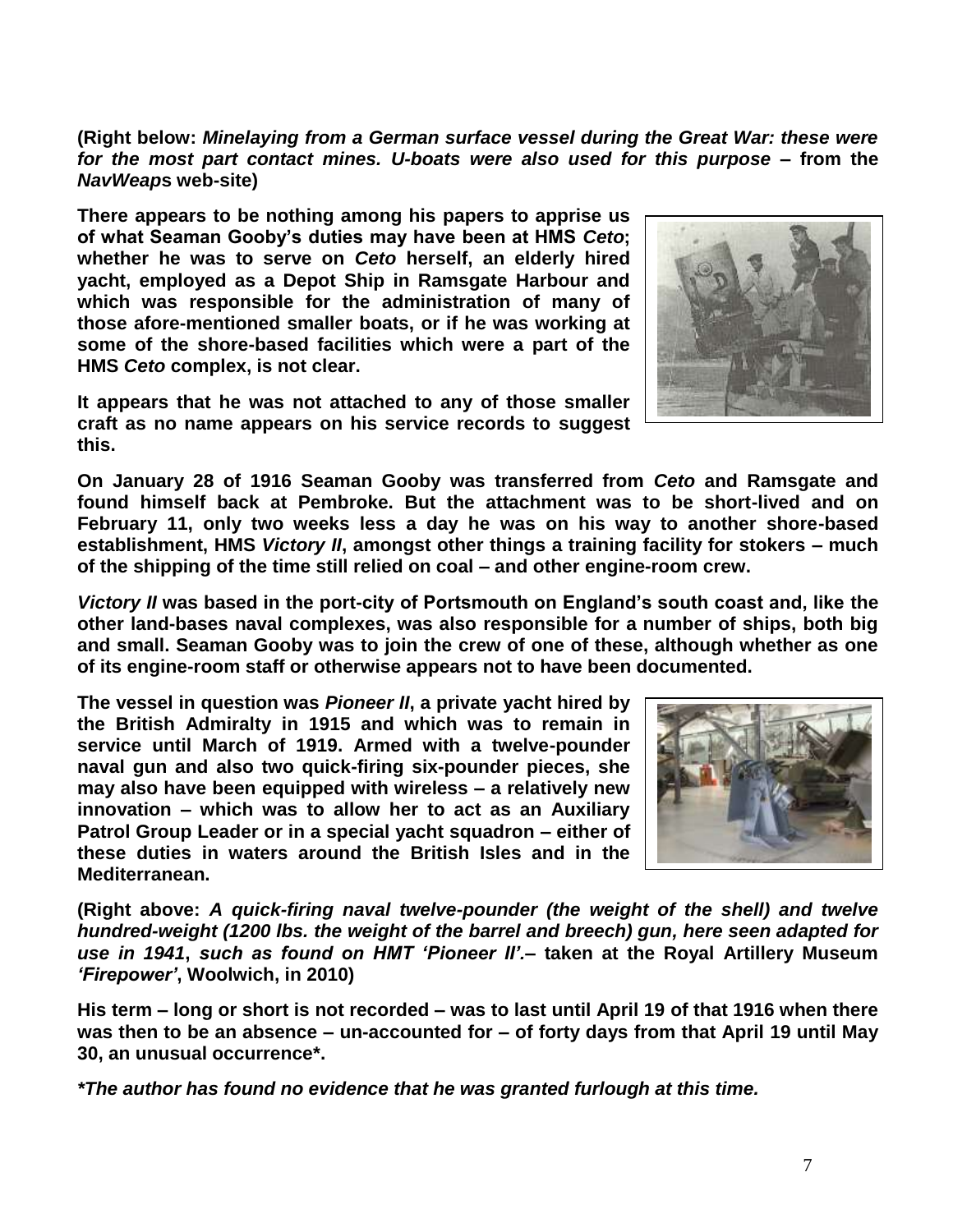**The period of May 30 until July 11 was likewise passed in a manner almost as mysterious as the that of the time recounted in the above paragraph:** *Victory I to III* **appears to be recorded, suggesting that he spent his time in two locations, but nothing further appears among Seaman Gooby's papers.**

**He was then recalled to** *Pembroke II***, apparently still awaiting an attachment to a ship. There he was to wait until December 20, five months later, before a summons to shipboard service arrived.** 

**On this occasion the vessel was to be a paddle-steamer built in 1882,** *Mona's Island***, converted and armed – as was** *Pioneer II***, with a twelve-pounder gun and also a single sixpounder - for use as a net-layer\*.**

**Naval bases were often vulnerable to underwater attacks and were thus were usually protected by heavy nets strung across all entrances. Not only would ships such as**  *Mona's Island* **assist in the laying of these obstacles but, of course, regular maintenance of them was an obvious necessity.**

**There appears to have happened nothing of exception during Seaman Goody's tenure on**  *Mona's Isle***. One might thus assume that his time on board was occupied by the routines of any such ship during the** *Great War***, but nor do the records even show where the ship was stationed although given the proximity of** *Pembroke II* **to the Rivers Medway and Thames, she may well have been assigned to the protection of the numerous facilities of the London Dock area.**

**On April 17-18, Seaman Gooby was on his way to the Principality of Wales on the western side of the English mainland. He had been ordered dispatched to HMS** *Idaho***, since August of 1916 the name given to the Auxiliary Patrol and Q-ship Base at Milford Haven\*.**

*\*As was the case at Victory, there was also a ship of the same name to which the base personnel was attached; she was a requisitioned steam yacht, HMS Idaho, armed with a single onepounder quick-firing gun and which was used at Milford Haven during the Great War as a local patrol vessel and apparently later as a tug-boat.*



**(Right above:** *This grainy photograph is of the requisitioned yacht 'Sabrina' which was the vessel which 'Idaho' replaced in 1916 at Milford Haven. The two ships were likely comparable: apart from both being ex-luxury yachts, both were unfit to be used in any fighting capacity but quite adequate to be used as floating offices and occasional billets***. – from the** *Maritime Quest* **web-site)**

*Idaho***'s role was also to act as a base ship, to be responsible for the personnel, the arming, fuelling, provisioning, maintenance as well as the finances of a flotilla of smaller boats, usually trawlers and drifters and the such-like which operated out of the Haven to aid in the defence of the approaches to the English Channel and the River Severn leading to the port of Bristol.**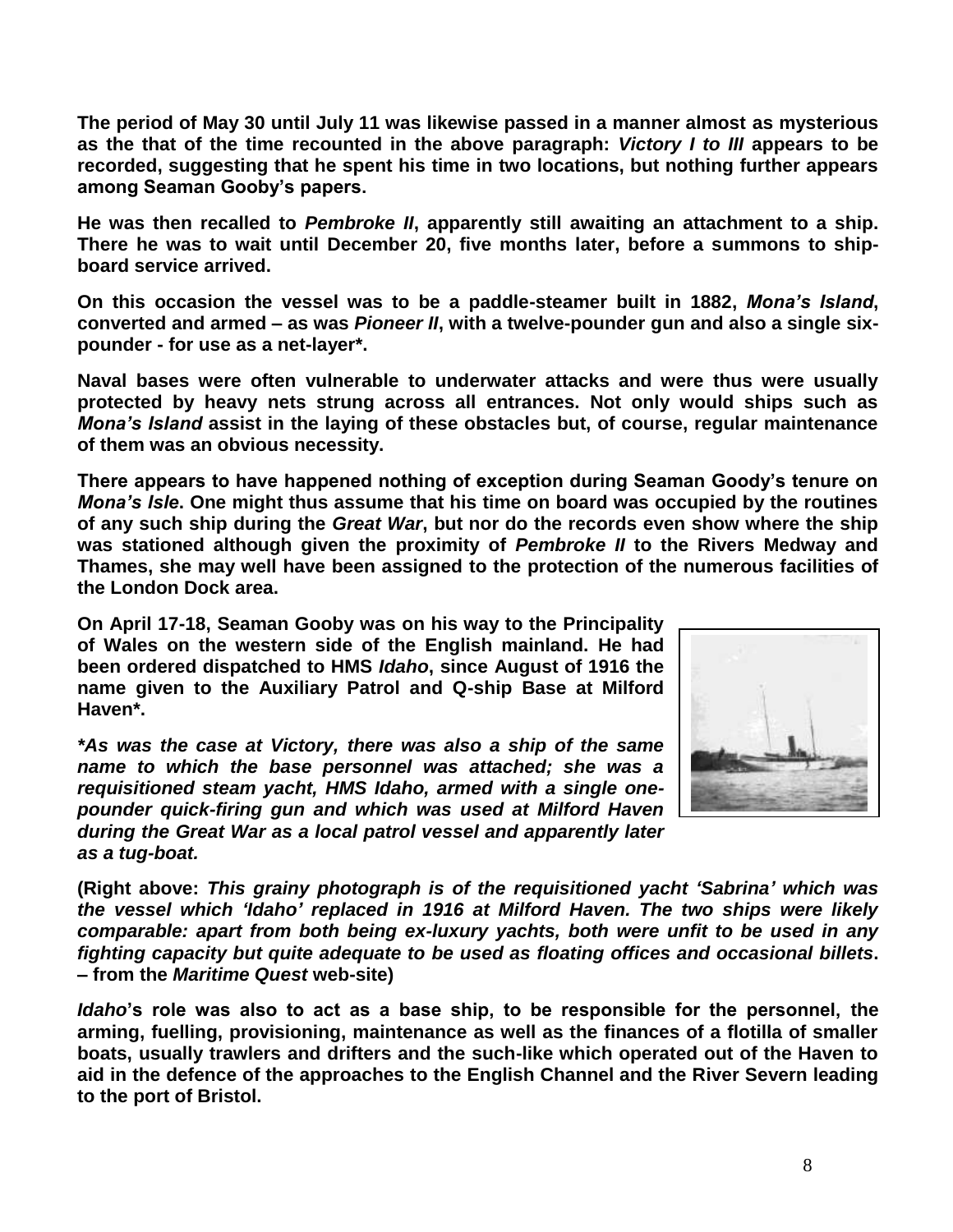**Once again, however, there is a dearth of information concerning the activities of Seaman Gooby. There is no record of him serving on a ship of the above-mentioned** *flotilla* **at Milford Haven but neither is it clear if he was to serve on the ship** *Idaho***, or in its shorebased operations. All that may be gleaned is that he was there for nine weeks before being posted back to** *Pembroke I* **on June 20-21of that 1917.**

**In fact, he had now been ordered to return to the** *Royal Navy Barracks* **at Chatham – the home of HMS** *Pembroke* **– to likely again await a summons to a ship. He was still to be there at the time of his demise.**

**He and three other Newfoundland Reservists of** *Pembroke I* **(see elsewhere among these files) were to be billeted at the** *Barracks* **at a time when there was apparently some overcrowding and so the Drill Hall with its glass roof had been requisitioned as a dormitory.**

**This was now the beginning of the period when the Germans were to send their large** *Gotha* **bombers over England during the night-time. On the night of September 3-4 the towns of Chatham and Gillingham, both naval communities, were the selected targets, the bombers' job apparently made easy by the absence of a blackout and any anti-aircraft activity.**

**(Right:** *This photograph of the glass-covered Drill Hall at the Chatham Royal Naval Barracks in or about 1905 is from the 'campus.medway.ac.uk > history' web-site.)*

**There were apparently some nine-hundred men accommodated in the above-mentioned Drill Hall at the time. The damage was done by two bombs and by the glass roof transformed into flying projectiles by the explosions.**

**(Right:** *The image of the funeral procession of September 6, 1917, is from the 'sussexhistoryforum.co.uk***.***' web-site.***)**

**The aforementioned** *sussexhistoryforum.co.uk***. web-site article from which this present information is drawn cites that ninety men had been killed at the time and that a further forty had been expected to die of wounds in the aftermath.**

**A mass funeral was undertaken on September 6 for the majority of the dead to be interred in** *Woodlands Cemetery***, Gillingham, as seen on the first page of this file, with several more later buried once they had been identified.**

**He is recorded as having been the son of Margaret Rogers, possibly the Margaret Goobie (sic), widow, who married a Robert Rogers on November 3, 1907, in St. John's. Thus far, any further family information has proved to be elusive.**







**(continued)**